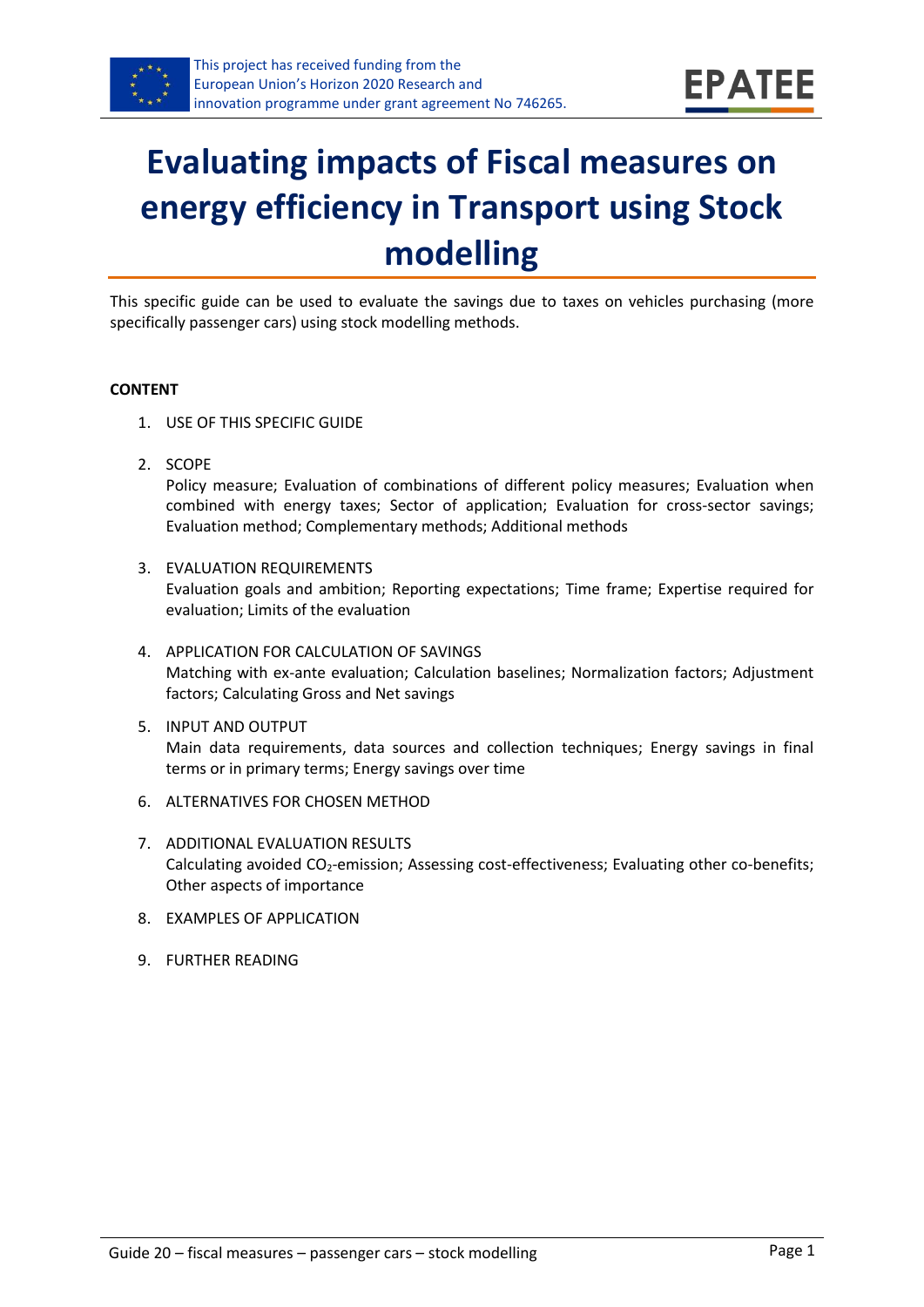# **1 | USE OF THIS GUIDE**

The primary **audience** for this guide concerns energy efficiency programme designers, implementers or supervisors, and evaluators looking for guidance on the evaluation process of energy savings in the scope of this specific guide.

Although the application of the Specific guide will generally concern the (sub)national level, account will be taken of issues at EU level when relevant (e.g. the specific format of saving figures for the EED).

This guide is not about the preceding step in the evaluation process, the choice of the method. About this previous step in the evaluation process, see the guidance provided [here.](https://www.epatee-toolbox.eu/wp-content/uploads/2019/04/epatee_integrating_evaluation_into_policy_cycle.pdf) However, after presenting the capabilities and limitations of the guide at hand, the user will be offered alternatives for the method within this guide (see section [6\)](#page-0-0).

The **objective** of the guide is to provide:

- Information enabling the user to decide whether this specific guide is suited to his/her needs, and whether complementary or additional method(s) are needed or useful (section [2\)](#page-0-1);
- Guidance about specifying the evaluation objectives and requirements (section [3\)](#page-0-2);
- Guidance about key methodological choices to calculate energy savings (section [4\)](#page-0-3);
- Guidance about the inputs (data requirements) and outputs of the method (energy savings metrics) (sectio[n 5\)](#page-0-4)**;**
- Possible alternative methods (with pros and cons) (section [6\)](#page-0-0)
- Background about evaluation results other than energy savings (sectio[n 7\)](#page-0-5);
- Relevant examples, case studies and/or good practices (section [8\)](#page-0-6);
- Relevant references for further reading (section [9\)](#page-0-7).

The specific guide is intended for assessing realised (ex-post) energy savings. However, account is taken of earlier (ex-ante) evaluations of expected savings, if available (see sectio[n 4\)](#page-0-3).

The **focus** of the specific guide is on impact evaluation, i.e. determining the energy savings, but not on how this has been reached through a step by step process with intermediate results (process evaluation).

Readers looking for the basic and general principles of energy efficiency evaluation may find the followin[g link](https://www.epatee-toolbox.eu/evaluation-principles-and-methods/) useful.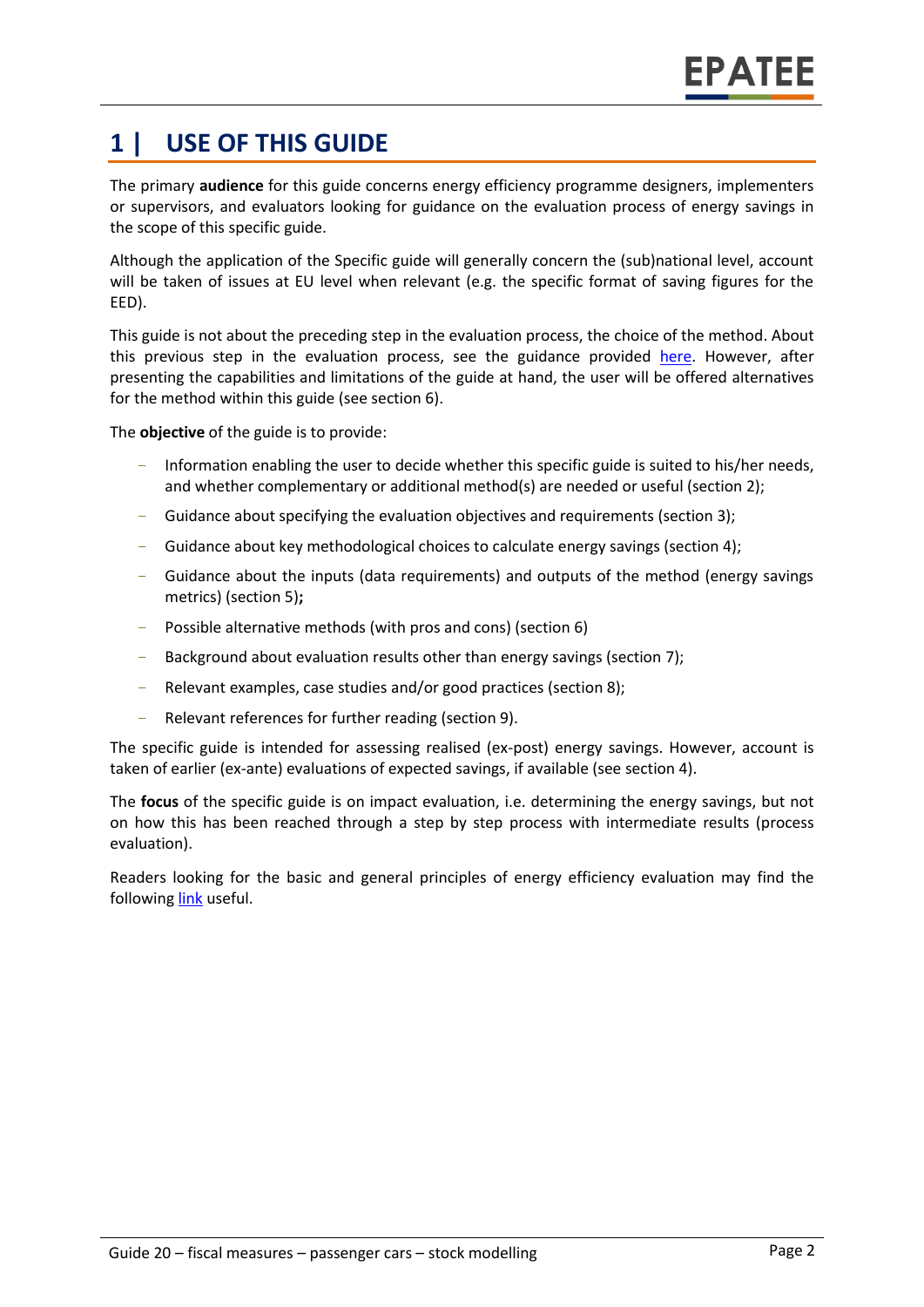# **2 | SCOPE OF THE GUIDE – POLICY, SECTOR and METHOD**

### **2.1 About fiscal measures**

Fiscal measures in transport encompass taxes on energy consumption and on greenhouse gas & pollutants emissions ( $CO<sub>2</sub>$ , NO<sub>x</sub>, particulate matter, CO etc.), tax exemptions and tax reductions, special depreciation and other measures. Because EPATEE is about evaluating energy efficiency, the focus is on energy and greenhouse gas related taxes (as energy efficiency standards for cars are often formulated as  $CO<sub>2</sub>$  emission standards). Taxes can be a higher purchase or road tax on inefficient vehicles and tax reductions for efficient ones. Polluting emission reductions are considered here as an additional benefit of energy efficiency policies. More information and examples on the different subtypes residing under the main type Fiscal/Tariffs (FT) can be foun[d here](http://www.measures-odyssee-mure.eu/) and [here.](https://www.epatee-lib.eu/)

To evaluate energy consumption or GHG emissions in relation to taxes on vehicle purchase, a reference situation in which the taxation measures are not present needs to be known. This situation can be constructed by using a vehicle stock model using purchasing behaviour and population data on incomes and household composition.

More detailed information on the evaluation of fiscal measures can be found [here](http://www.measures-odyssee-mure.eu/) an[d here.](https://www.epatee-lib.eu/)

### **2.2 Evaluation for a combination of policy measure types**

When the tax on vehicles purchases is combined with other policy measures types it is assumed that the overall savings are mainly resulting from the policy measure at hand. However, the evaluation in this case concerns the combined savings effect of both policy measures.

For attributing part of the (overall) calculated savings to each of the policy measures see section on Concrete examples.

### **2.3 Evaluation when combined with energy taxes**

The calculated savings effect of the purchase tax (reduction) may overlap with that of a generic energy tax. The specific guide is not capable of attributing part of the (overall) calculated savings to either the policy measures at hand or the energy tax. For dealing with this overlap see section on Calculating Gross and Net savings.

### **2.4 About the transport sector**

The major part of the energy consumption of the transport sector is due to passenger and freight road transport. The focus in this guide is on passenger road transport, as most policies until recently were targeted at passenger cars. Information on (sub)sectors defined in the Toolbox can be found [here,](https://www.epatee-toolbox.eu/wp-content/uploads/2018/10/Definitions-and-typologies-related-to-energy-savings-evaluation.pdf) chapter 2, p.17 .

A distinction needs to be made between the existing vehicle fleet and new cars. The purchase tax in many, but not all member states, involves only newly sold cars.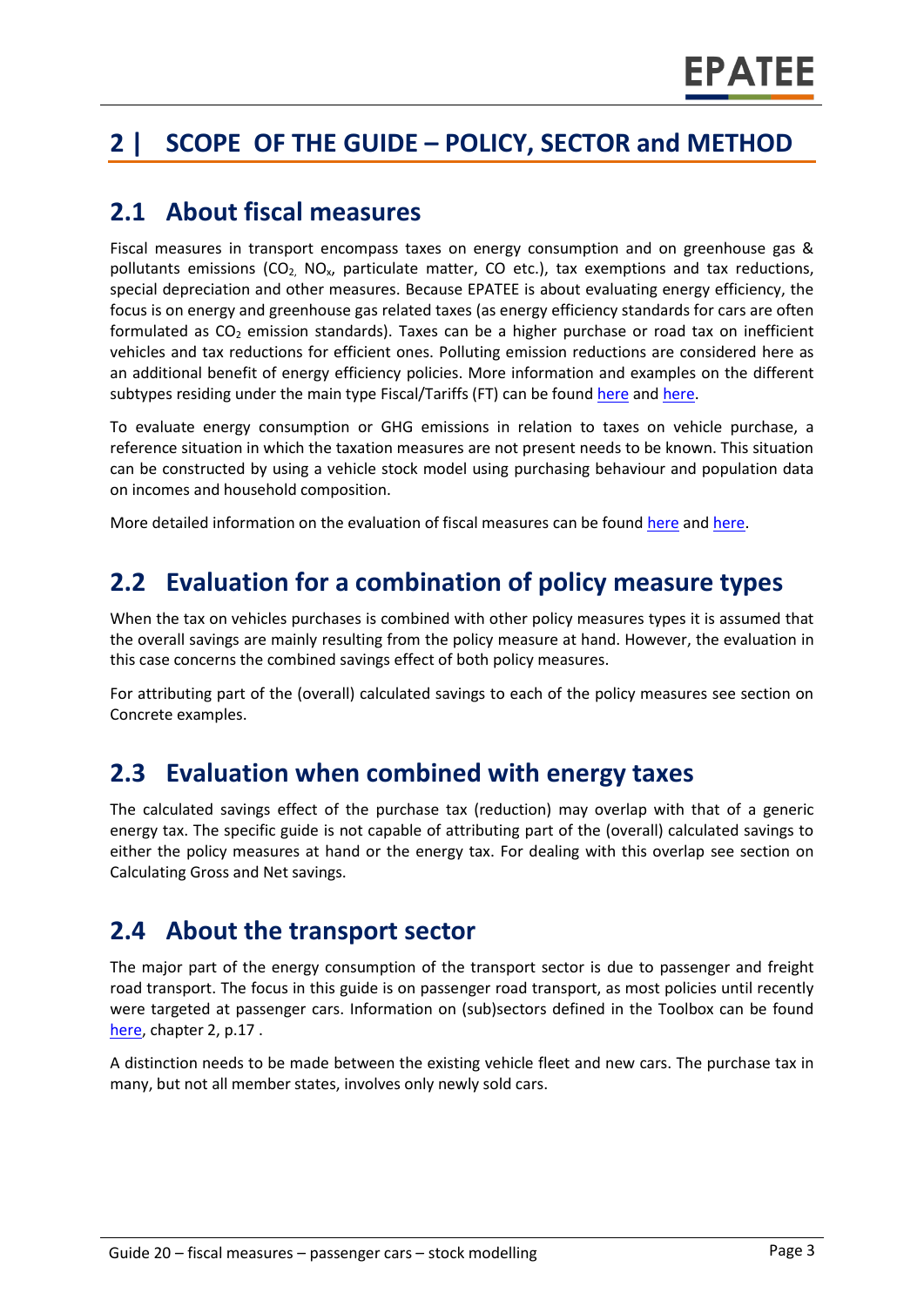### **2.5 Evaluation for cross-sector saving actions**

Cross-sector saving actions can be applied in different sectors. However, more efficient cars are confined to the transport sector. Thus no cross-sector saving actions are applicable.

# **2.6 About stock modelling**

Information about the various evaluation methods can be found in this [link,](https://www.epatee-toolbox.eu/wp-content/uploads/2019/04/Saving_calculation_methods_for_EPATEE_Toobox_2019_04_24.pdf) table 1 and 2, table 1 and 2. This source also covers the combination of the method at hand with other methods, which will be dealt with below.

To evaluate the effect of energy or emission based vehicle purchase taxes, a reference situation in which the taxation measures are not present needs to be known. This reference situation can be constructed by using a vehicle stock model. The model uses purchasing behaviour and data on population, incomes and household composition. The result is a gradual change in the stock of vehicles due to the yearly disposal of old cars and new cars of various types that are purchased. The stock model method allows to assess the (extra) number of saving actions (the number of more efficient cars), but not the unitary savings (actual energy saved by each more efficient car).

### **2.7 Complementary methods to determine total savings**

Complementary methods are methods that are required, in addition to the primary selected method, to calculate the total energy savings. The method at hand concerns the determination of the number of participants that replace their old car with a certain fuel consumption with a new car belonging to a different fuel efficiency class or having better energy efficiency. In order to provide the total savings, the unitary savings per action (new more efficient car of the participant) should also be calculated, i.e. the set of differences in fuel use between various old types and various new types. A possible method to determine the unitary savings is deemed savings.

For more information about methods to calculate unitary savings, see thi[s link,](https://www.epatee-toolbox.eu/wp-content/uploads/2019/04/Saving_calculation_methods_for_EPATEE_Toobox_2019_04_24.pdf) table 2.

# **2.8 Additional methods to increase reliability of the results**

An additional method can be applied to stock modelling to improve the reliability of the evaluation results and/or the cost-effectiveness of the evaluation approach. Given a sound monitoring of the purchase of new cars, the stock modelling method will provide reliable data on the number of participants that replace their old car by a new one which is more fuel efficient. If deemed savings has been chosen as the primary method to calculate unitary savings, the reliability can be increased by regularly checking the deemed savings with measurement on sample basis.

For possible combinations with an additional method see chapter 6 in thi[s link.](https://www.epatee-toolbox.eu/wp-content/uploads/2019/04/Saving_calculation_methods_for_EPATEE_Toobox_2019_04_24.pdf)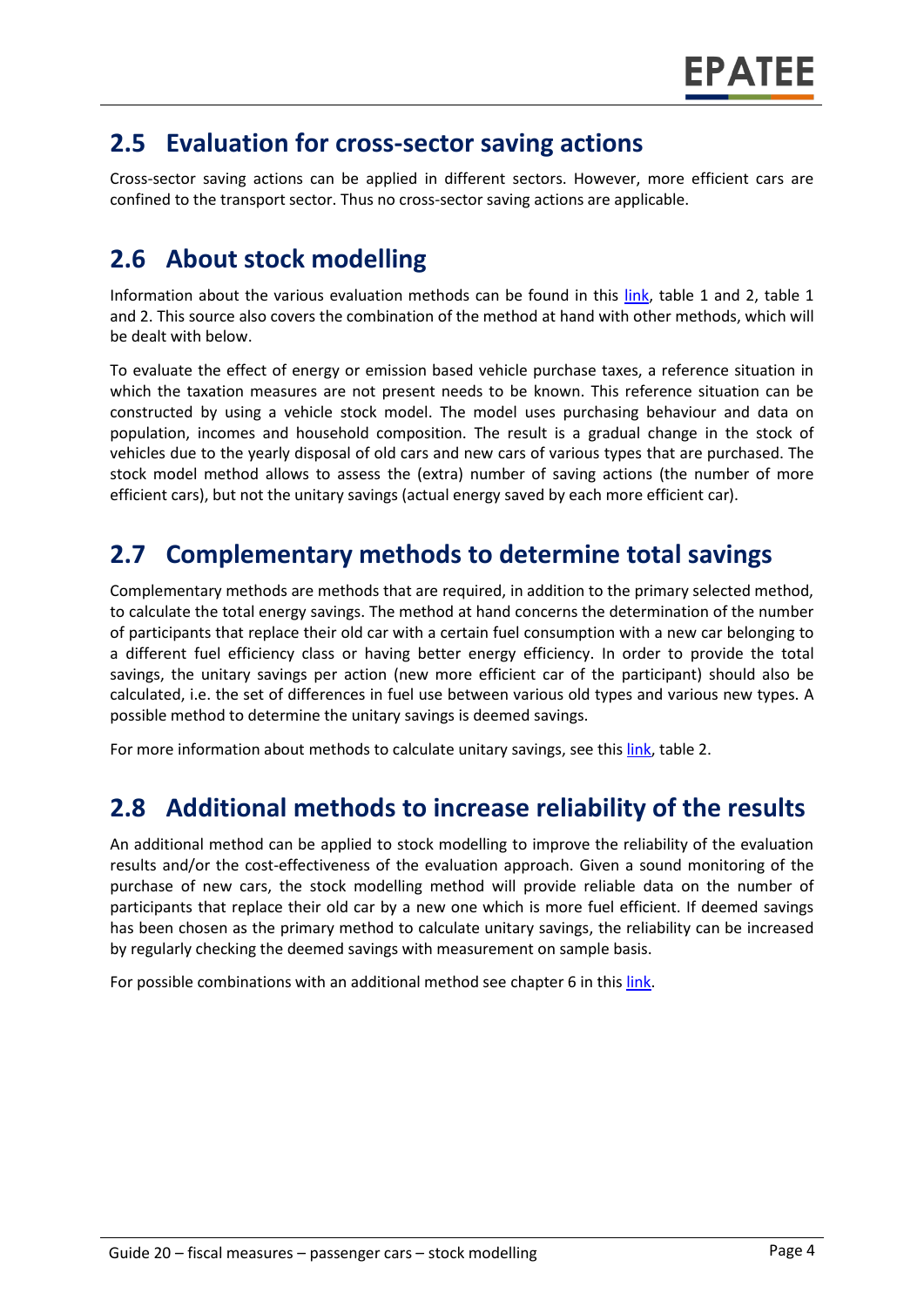# **3 | EVALUATION OBJECTIVES and REQUIREMENTS**

# **3.1 Meeting evaluation goals and ambition**

The table shows whether this guide can be used to report on general evaluation goals or criteria. See also this [document.](https://www.epatee-lib.eu/media/docs/D4_EMEEES_Final.pdf)

| General types of evaluation goals or criteria                                           | Level of<br>ambition | <b>Remarks</b>                                                                                                                            |
|-----------------------------------------------------------------------------------------|----------------------|-------------------------------------------------------------------------------------------------------------------------------------------|
| Calculation of realized energy savings from saving<br>actions                           | high                 | If deemed savings<br>checked regularly                                                                                                    |
| Calculation of energy savings attributed to the policy<br>measure(s)                    | medium               | Other factors play a role<br>(e.g. petrol price)                                                                                          |
| Cost-effectiveness of saving action (for end-users)                                     | high                 | Can be calculated from<br>change in tax level and<br>difference in fuel use                                                               |
| Cost-effectiveness of policy (government spending)                                      | high                 | Cost-effectiveness<br>depends on the ratio<br>between the revenues of<br>the tax and the costs of<br>tax deductions for the<br>government |
| Greenhouse gas and pollutants emissions reduction<br>from saving actions                | high                 | Easy, based on fuel use<br>and fuel types                                                                                                 |
| Greenhouse gas and pollutants emission reduction<br>attributed to the policy measure(s) | medium               | See policy savings                                                                                                                        |

For more information on verification of actual energy savings and attribution/baseline/corrections, see section 4, and for cost-effectiveness and emission reduction see section 7.

# **3.2 Reporting expectations**

Possible reporting options:

- Gross and Net savings
- Yearly and cumulative (discounted) savings
- Rebound and free rider effects
- Market transformation due to purchase tax (only supply of more efficient cars).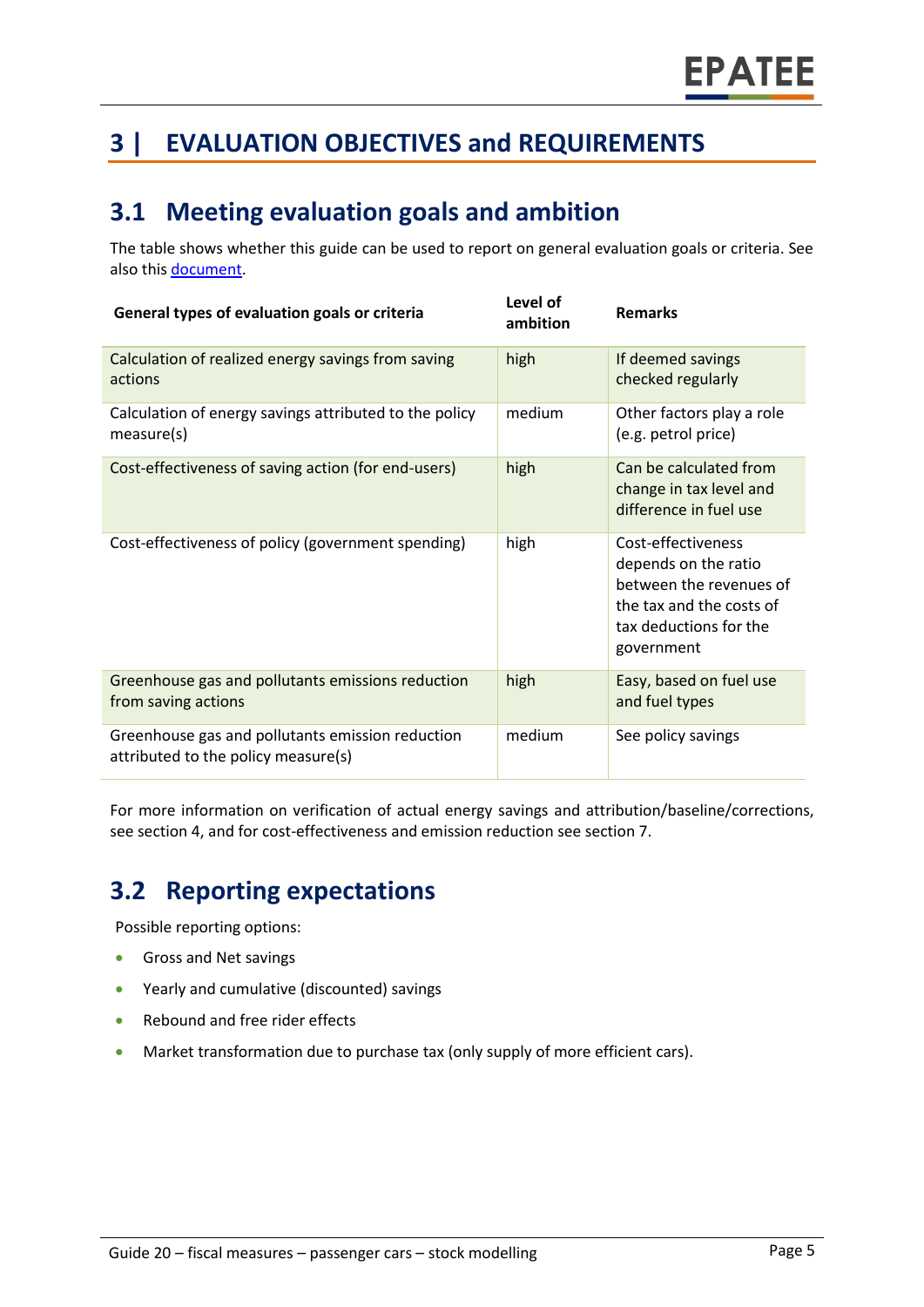# **3.3 Time frame for evaluation**

The length of the period under evaluation is dependent on the active period of the policy measure, the need to monitor developments before the implementation of savings actions (in case of methods based on before/after saving actions), and the time needed to present (reliable enough) results or impacts that fit into the decision making process. In some cases, the periodicity of evaluation can be set by law.

The planning of evaluation activities concerns regular monitoring of energy consumption and factors that define consumption, intermediate check of (ex-ante) estimated (unitary) savings through measuring or surveys, intermediate evaluations to improve the policy implementation and the final evaluation and reporting. See also thi[s link.](https://www.epatee-toolbox.eu/wp-content/uploads/2019/04/epatee_integrating_evaluation_into_policy_cycle.pdf)

# **3.4 Expertise needed for chosen method**

To be able to evaluate the effects of fiscal measures for passenger vehicles, one needs to have good insight in the past and current car market, the behaviour of cars purchasers according to their income and in all other external factors that can have an impact on energy consumption and on greenhouse gas emissions (driving costs). With this knowledge, a reliable reference situation can be constructed.

# **3.5 Boundaries for the evaluation**

As vehicle purchase taxes and road and fuel taxes in general are set at the national level, the geographical area for evaluating fiscal measures for transport is limited to individual countries.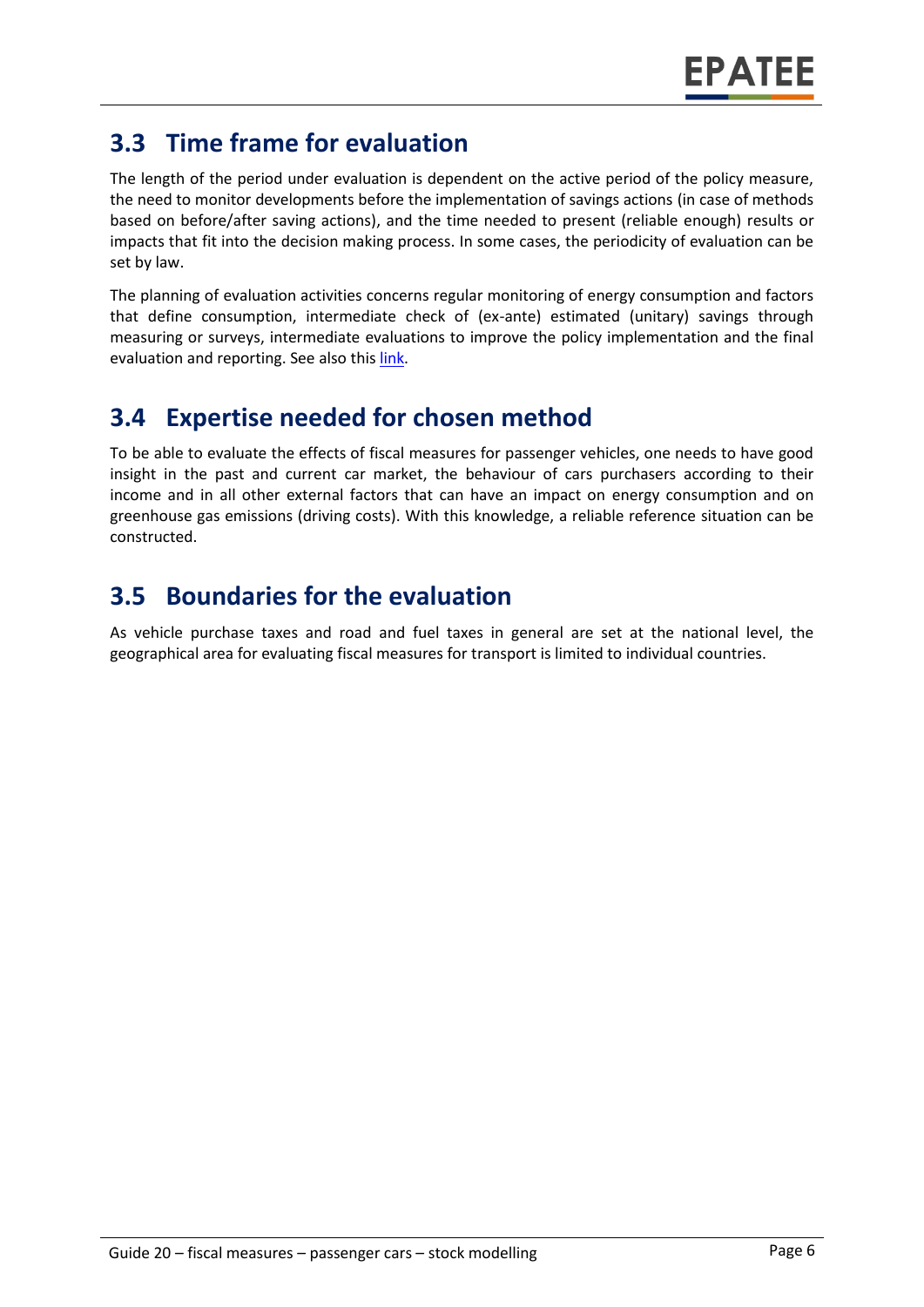# **4 | KEY METHODOLOGICAL CHOICES FOR CALCULATION OF ENERGY SAVINGS**

This section deals with key methodological choices to be considered when calculating energy savings: consistency between ex-ante and ex-post evaluation, baseline, normalization and adjustment factors. These choices are important to document when reporting energy savings, and to ensure the transparency of the results.

General principles of calculating realized savings using different methods can be found [here](https://www.epatee-lib.eu/media/docs/D4_EMEEES_Final.pdf) and [here.](https://www.epatee-lib.eu/media/docs/EMEEES_WP3_Report_Final.pdf)

The stock modelling method uses knowledge about the composition of the vehicle stock over time, vehicle purchasing behaviour, and purchasers characteristics (income, number of persons per household…), to construct a reference situation (without changes in purchasing tax). The difference between the energy consumption of the actual stock and the stock before the implementation of the measure (excluding the external effects) provides the fuel savings due to the purchase tax.

### **4.1 Matching method with earlier ex-ante evaluation**

In the case of stock modelling, it is possible to also apply the method for ex-ante evaluation, provided that scenario data are available on all factors that define the purchase decisions that change the numbers of more efficient cars.

For the ex-ante evaluation of unitary savings only a few methods are usually considered, namely deemed savings and engineering estimates. From these options deemed savings is in line with the chosen method in the ex-post evaluation (see section on complementary methods).

A different method from the one(s) used for the ex-ante evaluation can be applied for the ex-post evaluation, depending on the evaluation objectives, timeframe and data available for the situation after implementing the actions. The ex-ante calculation of unitary savings using the deemed savings method, for instance, can be combined with the ex-post calculation of unitary savings using measurement (see section on additional methods).

For possible combinations of methods applied ex-ante and ex-post, see chapter 7, calculation approaches in in this (internal EPATEE[\) document.](https://www.epatee-toolbox.eu/wp-content/uploads/2019/04/Saving_calculation_methods_for_EPATEE_Toobox_2019_04_24.pdf)

### **4.2 Calculation baselines**

Energy savings are defined in general as the difference between the actual situation and a reference situation without the saving actions (and without the policy measures that influence these saving actions). In case of saving actions, the reference situation can be defined using various calculation baselines: Before/after, With/without, Trend, Target/control group and minimum efficiency standards (for further information see [here\)](https://www.epatee-toolbox.eu/wp-content/uploads/2019/04/Application_of_KB_savings_baselines_and_correction_factors_in_the_Toolbox_and_PSMCs_190418_.pdf).

Total savings are found by multiplying the unitary savings per action by the number of actions. The chosen baseline can define total savings through the unitary savings, but also through the number of actions.

The applicable baseline in the case of stock modelling is 'with/without' (the purchase tax). Another possible baseline option is a minimum efficiency standard, but it is assumed that the purchase tax influences the above-standard fuel use. See this [document](https://www.academia.edu/14979876/Evaluating_energy_efficiency_policy_measures_and_DSM_programmes) for further information.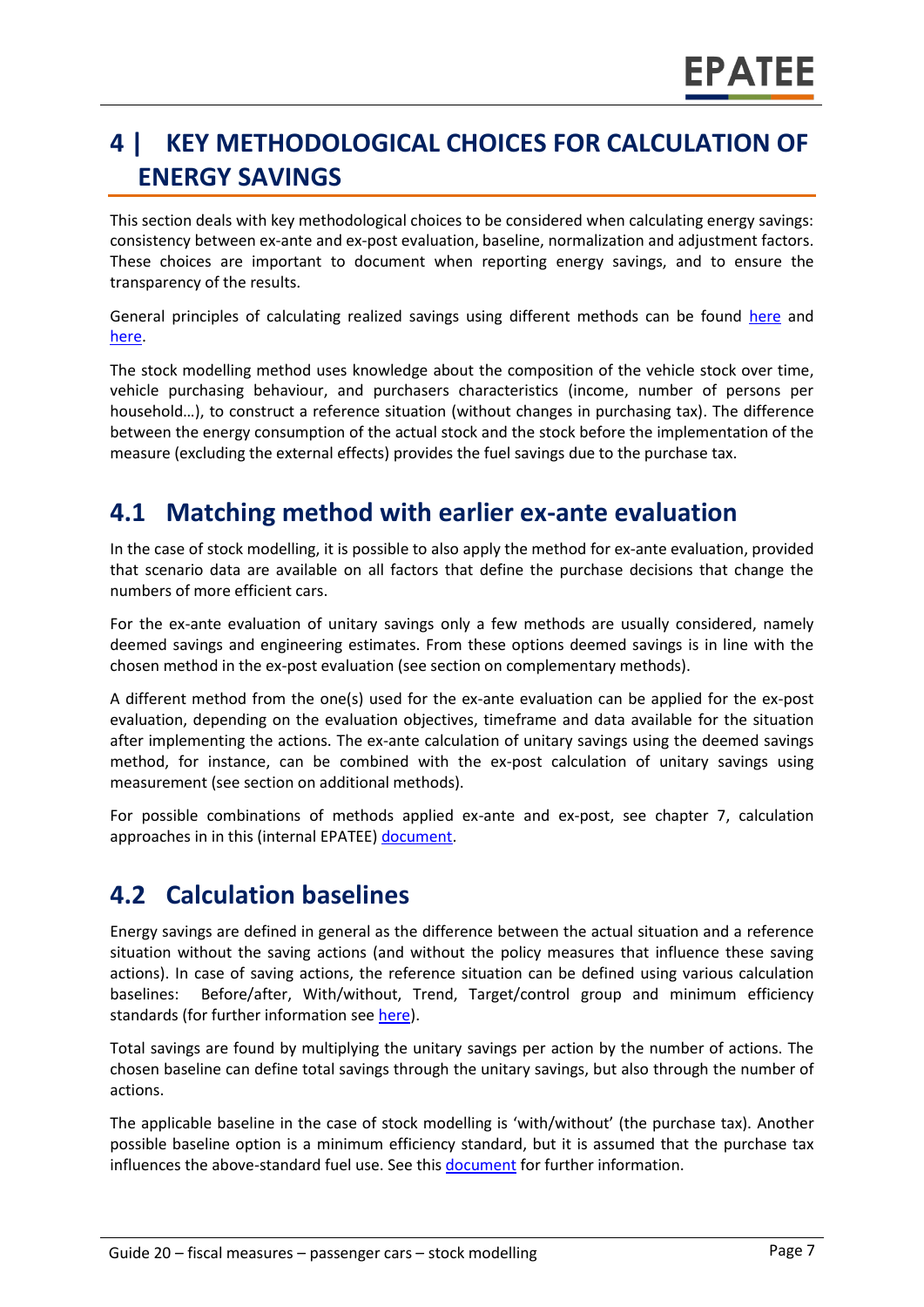### **4.3 Normalization factors**

The calculation using the 'With/without' baselines provides a change in energy consumption that should be corrected for influences on energy consumption other than the saving actions. These socalled normalization factors can be **weather** (with effect on consumption), the **rebound** effect and changes in energy using **activities,** such as eco-driving, the rate of car use or the fuel quality.

When stock modelling is used to determine the number of saving actions, in combination with deemed savings to determine the unitary savings per action, the normalization factors can concern the (direct) rebound effect, see table 1 in this [link.](https://www.epatee-toolbox.eu/wp-content/uploads/2019/04/Saving_calculation_methods_for_EPATEE_Toobox_2019_04_24.pdf)

The rebound effect concerns extra energy consumption due to behavioural change (driving more km and faster) with lower fuel costs as a result of increased fuel efficiency. Therefore, less energy is saved than expected due to a longer distance travelled. The calculated change in energy consumption can be corrected for the rebound effect to get the gross savings.

Energy consumption is not corrected for weather, nor for changes in activity because driving more km is already covered in the rebound effect.

# **4.4 Adjustment factors**

Adjustment factors define which part of the calculated energy savings can be attributed to a policy measure or meets the definition of savings specified in the evaluation objectives or reporting requirements (see next section on "Calculating Gross and Net savings).

Adjustment factors can concern the free rider effect, the spill-over/multiplier effect, additionality and/or non-compliance, see table 1 in this [link.](https://www.epatee-toolbox.eu/wp-content/uploads/2019/04/Saving_calculation_methods_for_EPATEE_Toobox_2019_04_24.pdf) Additionality and non-compliance are connected to unitary savings, while free riders and spill-over work through the number of actions.

If another policy is focusing on the same saving actions as the one evaluated with this specific guide at hand, the adjustment factor for removing double counting should be implemented. If the other policy is not covered in the specific guide at hand, double counting can only be accounted for at a higher level than that of individual guides (see section on Calculating Gross and Net savings in this [link](https://www.epatee-lib.eu/media/docs/EMEEES_WP3_Report_Final.pdf) and also [here](https://www.academia.edu/14979876/Evaluating_energy_efficiency_policy_measures_and_DSM_programmes) and [here.](https://www.epatee-lib.eu/media/docs/D4_EMEEES_Final.pdf)

Adjustment factors to be considered are the **free rider** and **spill-over** effects and **non-compliance**. The free rider effect (car buyers that profit from the tax reduction but would have bought the same efficient car anyway) decreases the number of savings actions attributable to purchase tax (reduction). The spill-over/multiplier effect, e.g. a larger (and cheaper) supply of efficient cars due to the purchase tax, has the opposite effect of free rider effects. The non-compliance effect, meaning the efficiency of the car is worse than claimed by sellers due to not complying with the efficiency class, leads to lower unitary savings than expected according to the deemed savings method. For checking non-compliancy, analysis of sample data should be performed to compare effective savings to the "theoretical" ones assuming compliancy with the efficiency class claimed by sellers.

#### See this [link.](https://www.epatee-toolbox.eu/wp-content/uploads/2019/04/Application_of_KB_savings_baselines_and_correction_factors_in_the_Toolbox_and_PSMCs_190418_.pdf)

To determine the impact of the free rider effect, a distinction must be made between saving actions due to the policy measure and actions which would have been taken anyway. The stock modelling method does not provide this information directly, so other ways must be found, such as a survey among participants of the policy measure about their motivation, or application of Randomized Controlled Trial (RCT) or Quasi-experimental design (see further in topical [case study.](https://www.epatee-toolbox.eu/wp-content/uploads/2018/10/epatee_topical_case_study_evaluating_net_energy_savings.pdf)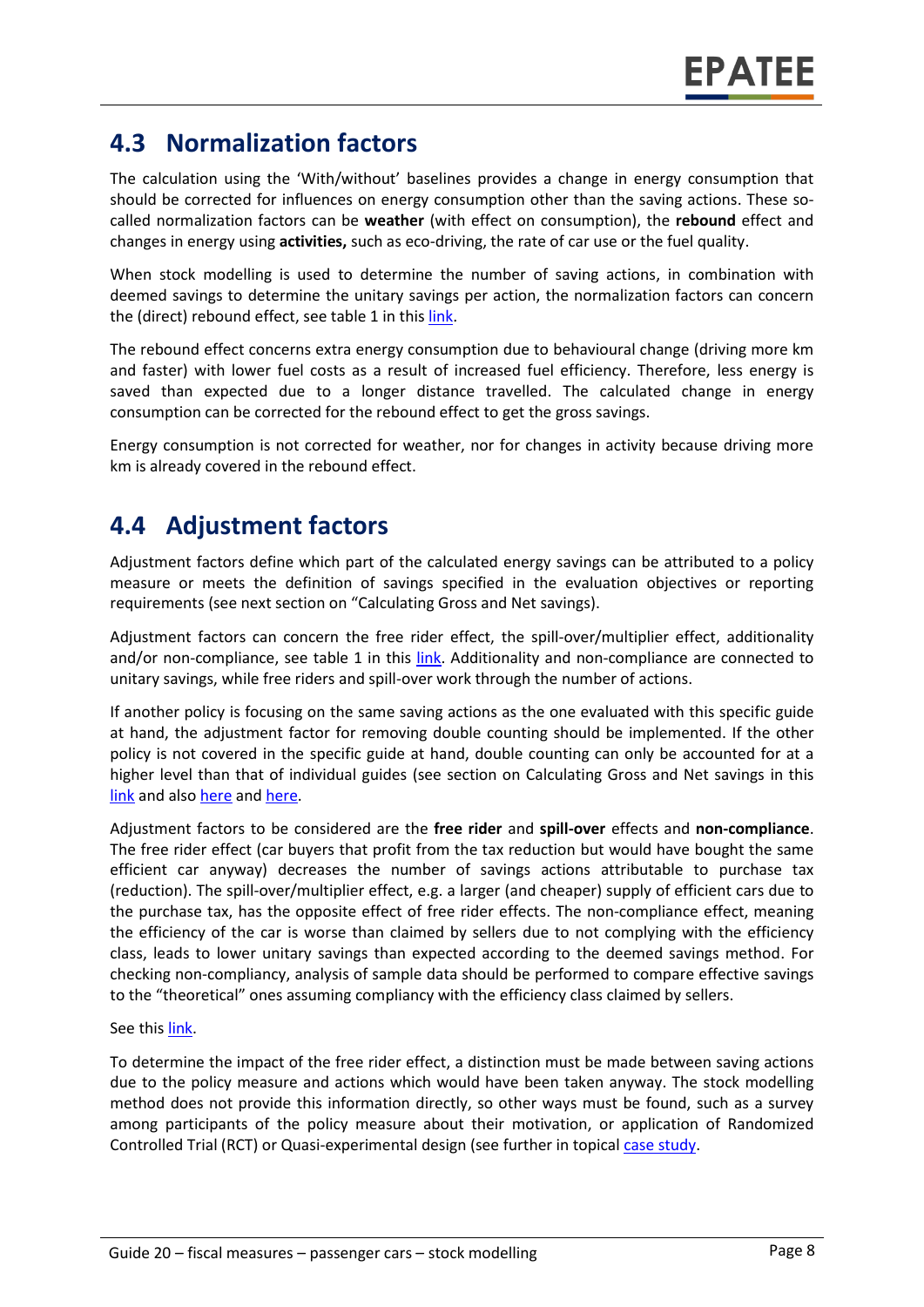### **4.5 Calculating Gross and Net energy savings**

Gross savings concern the calculated savings from saving actions using a chosen baseline and normalisation factors. Net savings concern the savings attributed to policy measures or to a stakeholder (e.g. an energy company with an obligation to realise savings at their customers).

When calculating the savings a distinction must be made for most guides to the **unitary savings** and **number of actions**, see this [link.](https://www.epatee-lib.eu/media/docs/D4_EMEEES_Final.pdf)

The gross unitary savings can be calculated using the (complementary) method deemed savings and correcting for the normalization factors (here the rebound effect). The gross number of participants/actions is equal to the number of more efficient new cars purchased.

Net unitary savings can be calculated from gross unitary savings by applying the adjustment factor non-compliance (see previous section). The net number of participants/actions follows from correcting the gross number for the adjustment factors free riders and spill-over. See this [link](https://www.academia.edu/14979876/Evaluating_energy_efficiency_policy_measures_and_DSM_programmes) and thi[s link.](https://www.epatee-lib.eu/media/docs/D4_EMEEES_Final.pdf)

The savings can be corrected for the double counting effect, i.e. the overlap between the savings due to vehicle taxes and savings due to other policy measures. The overlap in the calculated savings of both policy measures cannot be processed at the level of a specific guide but must be corrected at the level of savings due to overall policy portfolios. For addressing double counting [link](https://www.academia.edu/14979876/Evaluating_energy_efficiency_policy_measures_and_DSM_programmes) and thi[s link.](https://www.epatee-lib.eu/media/docs/D4_EMEEES_Final.pdf)

Also see the section on concrete examples.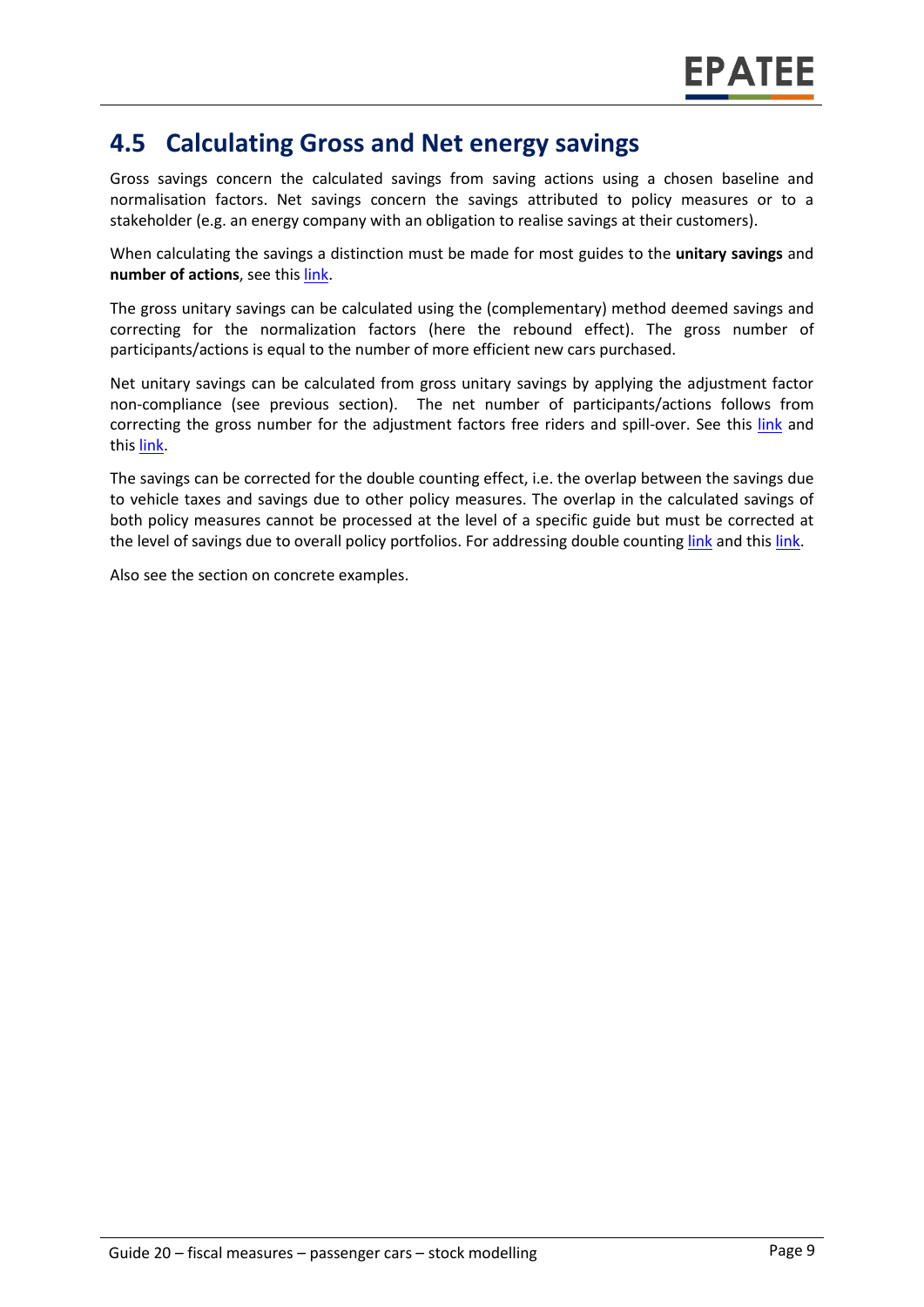### **5 | INPUT AND OUTPUT**

# **5.1 Main data requirements, sources and collection techniques**

Data requirements specified in the table below correspond to the calculation of energy savings, when using the baseline option with/without.

| <b>Calculation subject</b>                                     | <b>Data requirements</b>                                                                                                                                                   | Possible data sources and<br>collection techniques                                                    |
|----------------------------------------------------------------|----------------------------------------------------------------------------------------------------------------------------------------------------------------------------|-------------------------------------------------------------------------------------------------------|
| <b>Energy consumption</b>                                      | Per saving action:<br>kilometres driven and fuel<br>efficiency per vehicle type,<br>driving manners<br>(ecodriving, strengthening<br>of speed limit regulation<br>$etc.$ ) | Kilometres driven: surveys; fuel<br>efficiency per car: effective fuel<br>consumption measurements    |
| <b>Normalization factors:</b><br>rebound effect or opposite    | Increase in km driven<br>compared to baseline                                                                                                                              | Surveys                                                                                               |
|                                                                | Evolution of persons per<br>vehicle                                                                                                                                        |                                                                                                       |
| <b>Adjustment factors</b><br>- free riders<br>- non-compliance | Free riders: number of<br>efficient cars bought<br>independent of tax<br>measure; non-compliance<br>with performances claimed<br>by sellers (energy class)                 | Free riders: surveys; non-<br>compliance: effective fuel<br>consumption and emissions<br>measurements |
| Primary energy factors for<br>conversion to primary savings    | Conversion losses for<br>producing transport fuels                                                                                                                         | <b>Energy statistics</b>                                                                              |
| Number of actions                                              | Changes in number of cars<br>bought per efficiency group                                                                                                                   | Future: stock modelling; historic:<br>stock data and newly sold car data<br>from trade organisations  |
| Purchasing behaviour                                           | Data on family<br>composition, income<br>distribution                                                                                                                      | <b>Statistics</b>                                                                                     |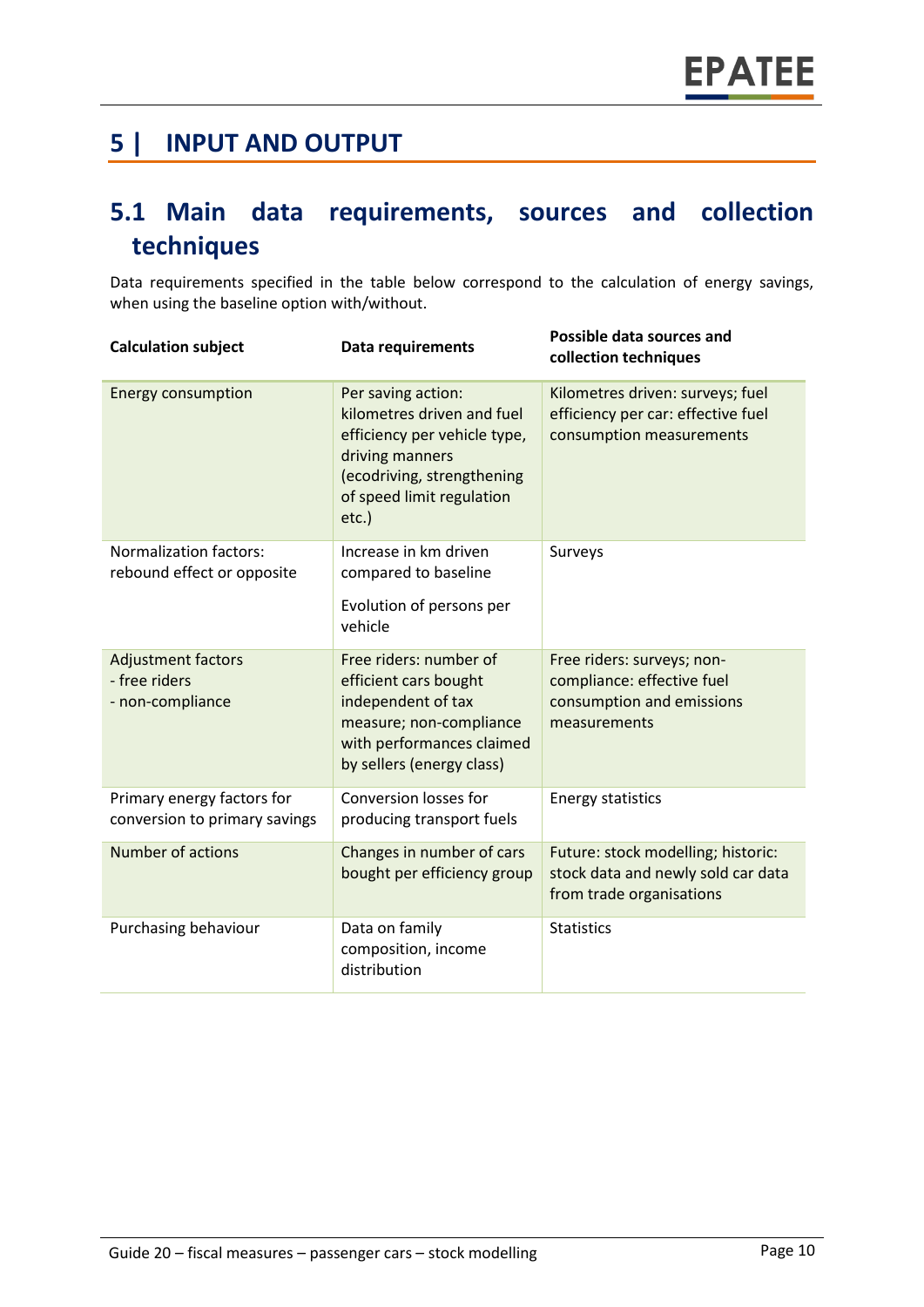#### **Data issues when evaluating net energy savings**

The main good practice to ensure the feasibility and reliability of the evaluation of net energy savings is to think about the method to be used when designing (or revising) the fiscal measure.

Experience indeed shows that unless the data collection has been planned in advance, it will be very costly, time-consuming or even impossible to collect the data required to apply most of the methods that can be used to evaluate net energy savings.

The main challenges when using surveys on the rebound and free rider effects are:

- to achieve a high and reliable answer rate on a representative sample in order to limit sampling bias;
- to ask questions limiting the risk of bias in the answers.

For more details about the evaluation of net energy savings, see the topical [case study.](https://www.epatee-toolbox.eu/evaluation-principles-and-methods/epatee-topical-case-study-evaluating-net-energy-savings/)

To determine the gross savings, first the number of actions is needed. For this, sales data per car type and knowledge about the effect of sales price changes on purchasing behaviour need to be known. This can be corrected for the rebound effect. For the energy saved per action, a deemed energy savings number can be used. To determine net savings, the free rider and non-compliance effects need to be applied.

#### **Data issues with the additional method**

For other methods related to different data demands see the section on alternatives for the chosen method.

### **5.2 Energy savings in final terms or in primary terms**

Energy savings can be expressed in final terms or in primary terms. Energy savings can be expressed in final terms or in primary terms. See definitions about primary and final energy [here.](https://www.epatee-toolbox.eu/wp-content/uploads/2018/10/Definitions-and-typologies-related-to-energy-savings-evaluation.pdf)

Stock modelling combined with a method to determine energy saved per car can calculate savings in final terms. It can also calculate savings in primary terms provided that savings at end-users are calculated for each energy carrier separately, and primary factors are available to convert the savings in final terms to savings in primary terms.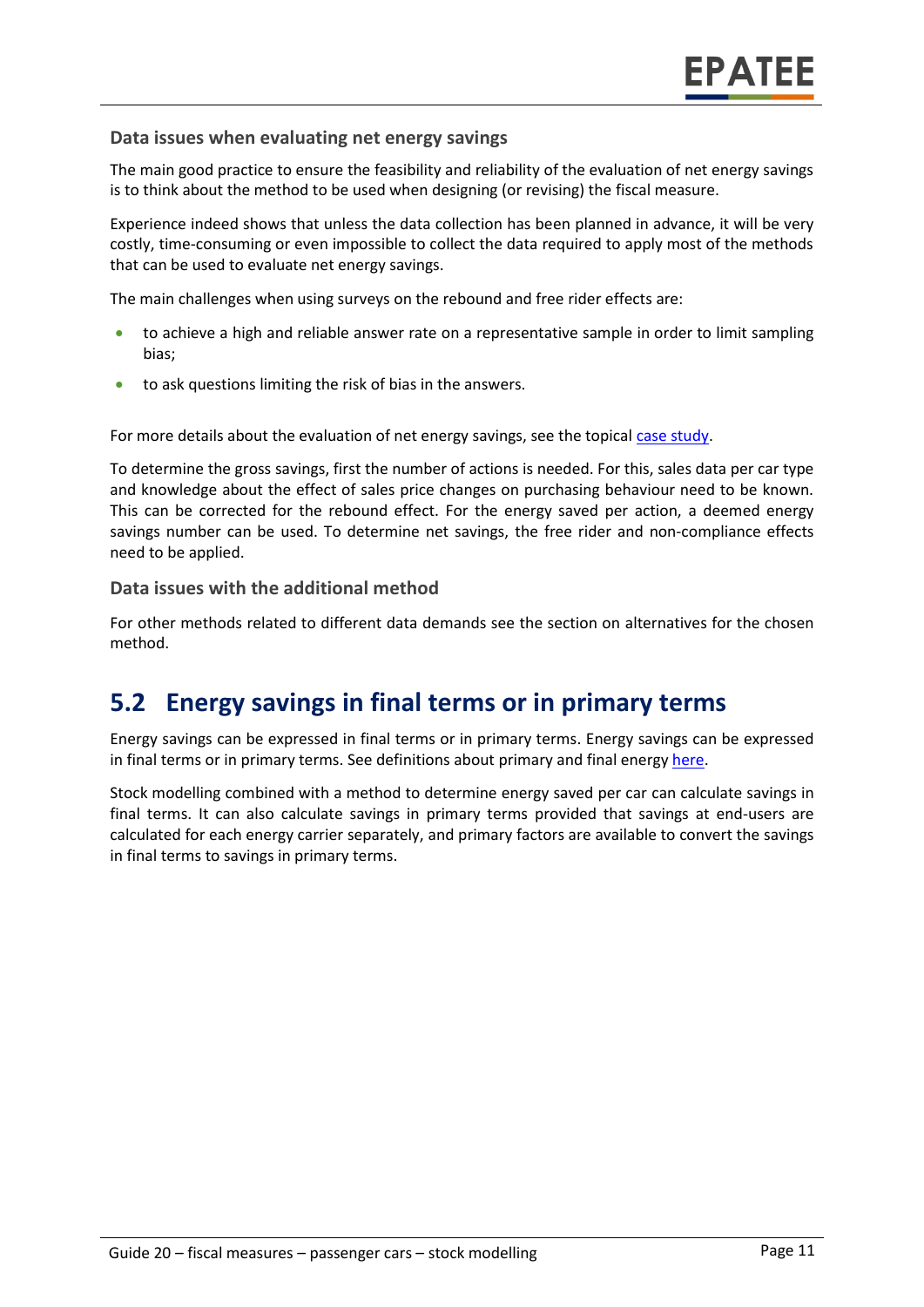### **5.3 Energy savings over time**

Implemented saving actions in a year lead to savings over a number of consecutive years. A more efficient car can save fuel over its lifetime of about 10 years.

Energy savings can be calculated in different metrics in terms of time reference, for example: yearto-year, annual, cumulated annual, cumulative. See the definition[s here.](https://www.epatee-toolbox.eu/wp-content/uploads/2018/10/Definitions-and-typologies-related-to-energy-savings-evaluation.pdf)

The calculated yearly savings concern the savings of all new saving actions in that year. In this approach only data for the savings in the chosen year are needed. Adding up the yearly savings over a period, provided that earlier saving actions are still delivering savings, leads to cumulative savings. For the cumulative savings, data are needed for the whole period under considered. Another cumulative approach, as applied for the EU energy efficiency directive, is to multiply the (new) savings for a given year with the number of years up to a target year. This cumulative approach stimulates early saving actions, as these count more times towards the target than later actions.

Finally, savings from a saving action can be discounted and summed up over the lifetime of the action See link [here.](https://www.epatee-toolbox.eu/wp-content/uploads/2018/10/Definitions-and-typologies-related-to-energy-savings-evaluation.pdf)

Stock modelling can provide yearly savings of new saving actions in that year. It can also provide cumulative savings provided that data are available over a period.

Cumulative savings according to the Energy Efficiency Directive can be provided when the lifetimes of savings actions are known. Finally, the specific guide can provide discounted cumulative savings when discount factors have been defined for yearly savings over time. A relevant discount factor for efficient cars is that the energy efficiency of cars is improving anyway, so the baseline will improve over time.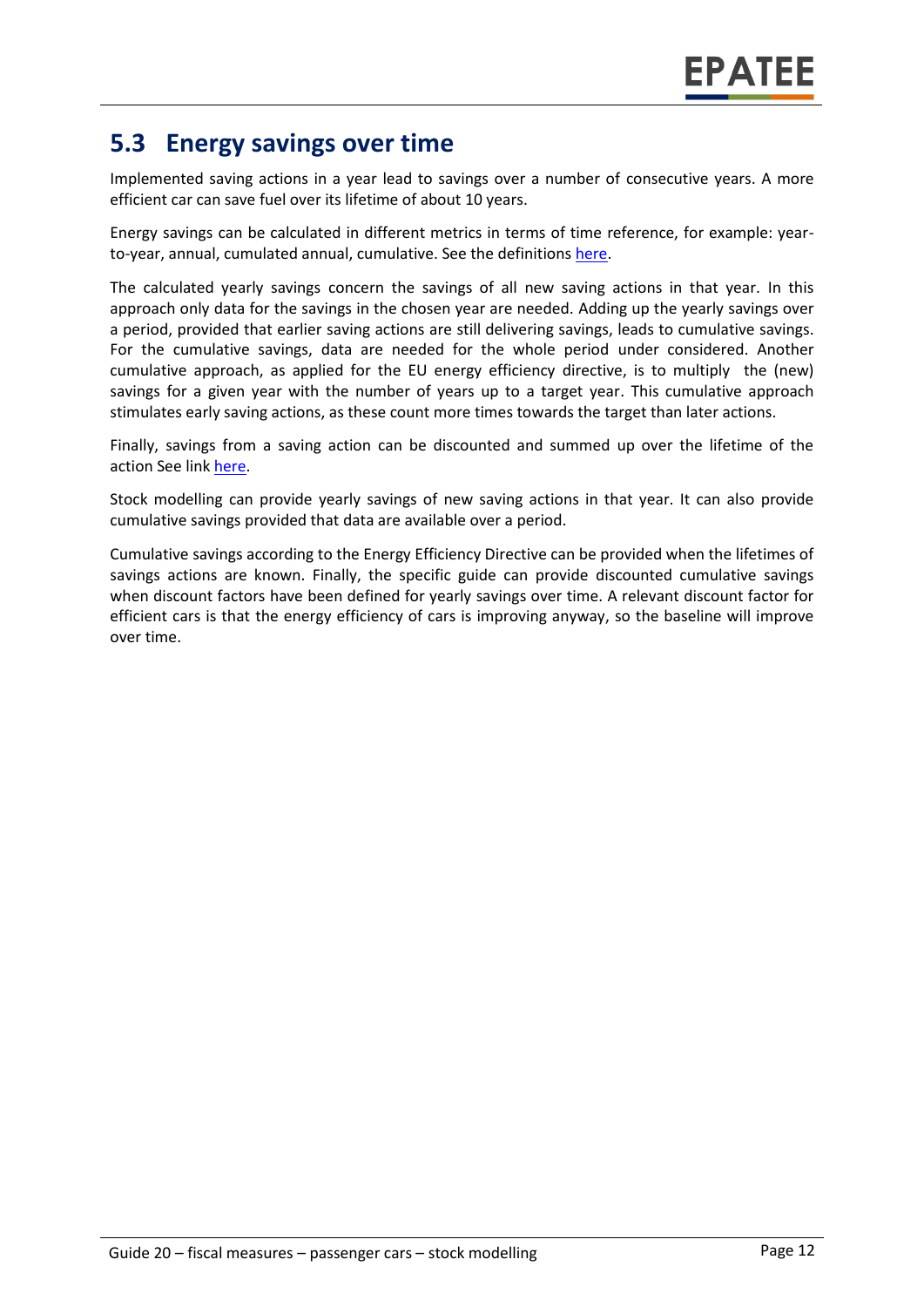# **6 | ALTERNATIVE FOR CHOSEN METHOD**

### **6.1 Alternatives for the chosen method**

The table below presents the pros and cons of the chosen method for evaluating fiscal measures in transport, and pros and cons for commonly used alternative methods for the same combination of policy measure and sector.

| Type of method         | <b>Pros</b>                                                                             | Cons                                                                                        |
|------------------------|-----------------------------------------------------------------------------------------|---------------------------------------------------------------------------------------------|
| <b>Stock modelling</b> | Clear and precise                                                                       | Sizable data collection effort<br>needed. Deemed savings to be<br>corrected for free riders |
| Regression analysis    | Part of total savings can be<br>attributed to the fiscal measure<br>(in the ideal case) | Complicated, difficult to make<br>sure all factors are included                             |

When using regression analysis, the (change in) a dependent variable, here energy consumption, is assumed to be a function of a number of explaining variables. These variables may be the level of energy using activities, energy prices or any variable influencing energy consumption. Time series should be available for all explaining and dependent variables.

In the regression formula, a factor is attached to each explaining variable. The energy consumption is calculated accordingly and compared to the observed energy consumption. The value of the factors is determined, using the least square algorithm, such that the calculated yearly energy consumption fits best to the observed energy consumption. The values found for each factor show the relative influence of each explaining variable on the (change in) energy consumption.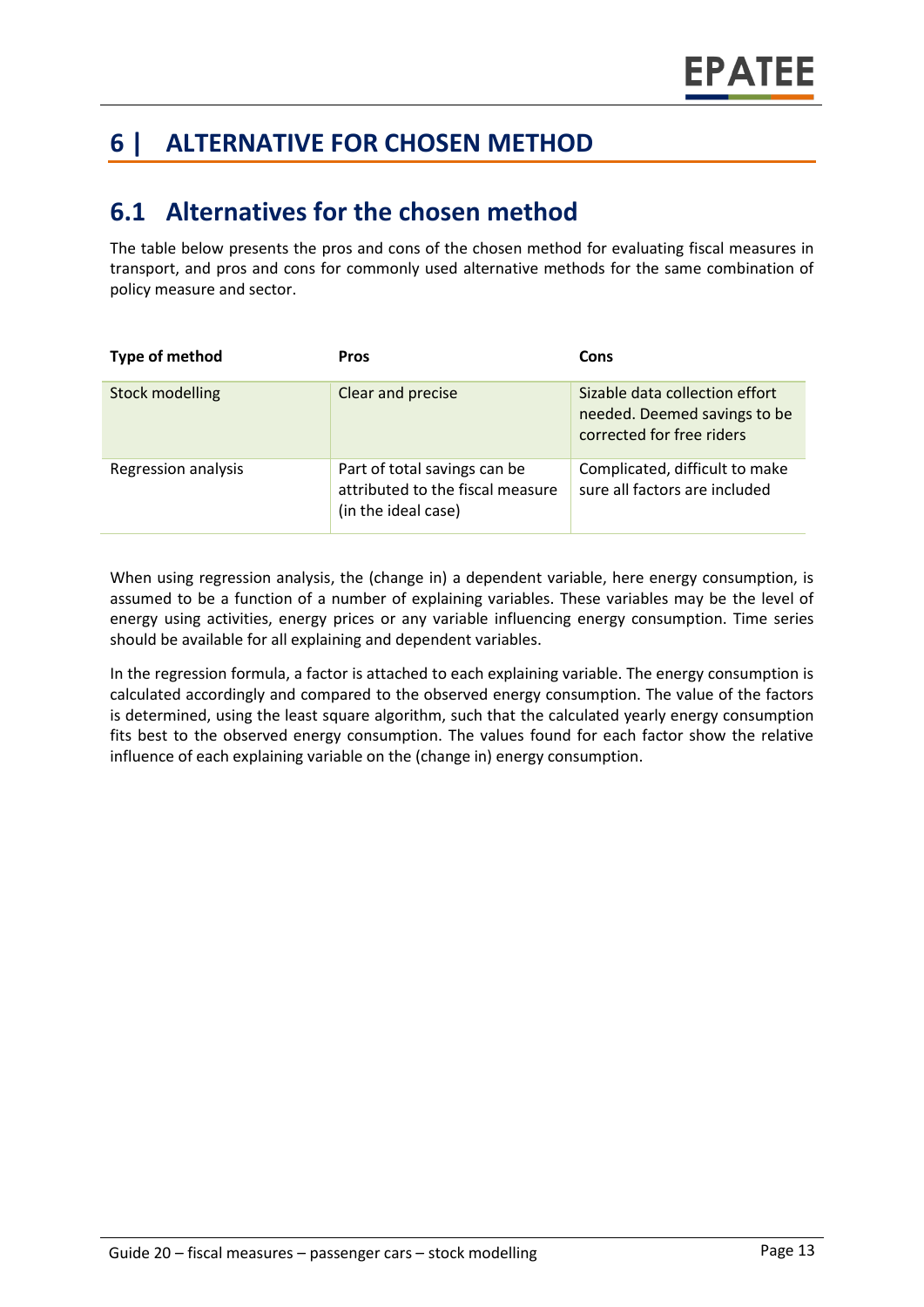# **7 | ADDITIONAL EVALUATION RESULTS**

# **7.1 Calculating avoided CO<sup>2</sup> emissions**

Avoided  $CO<sub>2</sub>$  emissions can be evaluated from the energy savings by applying emission factors. Four key aspects need to be taken into account when choosing the emission factor(s):

- 1) Emission factors vary according to the **energy type**, so the data about energy savings need to be available per energy type.
- 2) Emission factors for a given type of energy **can vary over time** (especially for **electricity**).
- 3) Emission factors can take into account:
	- a. **Direct emission factors**: that take into account the emissions generated when producing the energy used;
	- b. **Lifecycle emission factors**: that take into account all the emissions generated from the extraction of the energy resources up to the dismantling of the energy plant.

Due to the differences that the choice of emission factor(s) can induce, it is important to document what emission factor(s) has(have) been used.

The reduction in  $CO<sub>2</sub>$  emissions can only be calculated when savings are calculated per relevant energy carrier and a specific emission factor is available for each energy carrier. In the case of electric vehicles, the reduction in  $CO<sub>2</sub>$  emissions can be calculated from the savings with an emission factor for electricity that takes into account the different inputs of power production. The actual factor to be applied can vary, depending on saving action(s) and sector, year of implementation, policy considerations, etcetera, see [here.](https://www.researchgate.net/publication/222601305_Evaluation_of_methods_used_to_determine_realized_energy_savings)

The avoided emission of **other greenhouse gases** due to energy savings are not taken into account here, as these emissions (and more specifically their reductions) are generally negligible compared to CO<sup>2</sup> (apart from policy measures targeting the agriculture sector).

**IPCC** (Intergovernmental Panel on Climate Change) provides a **[detailed database](https://www.ipcc-nggip.iges.or.jp/EFDB/main.php) of peer-reviewed emission factors.**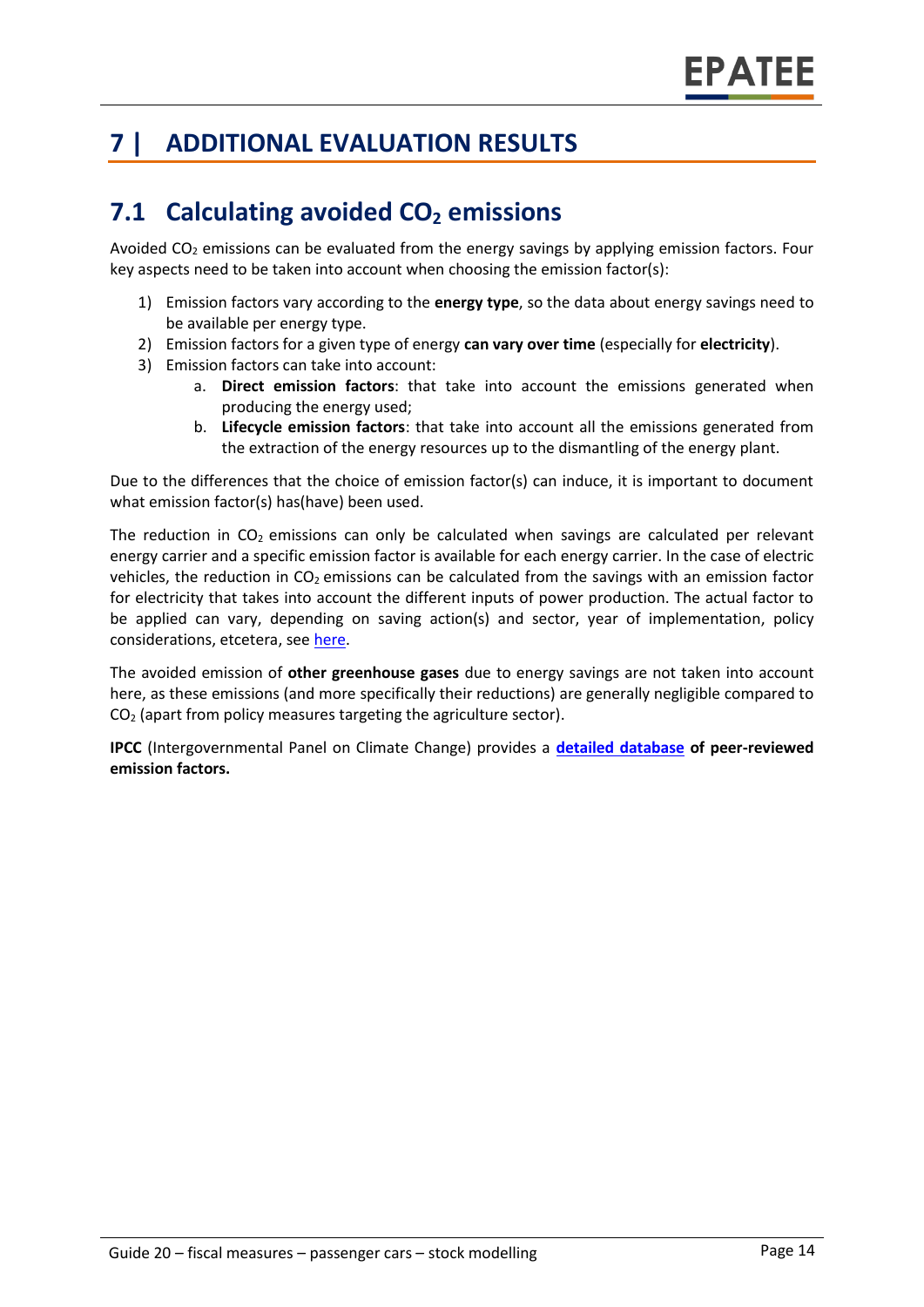# **7.2 Calculating cost effectiveness**

Cost-effectiveness is the ratio between costs to achieve energy savings and the amount of savings and possibly other benefits.

A distinction can be made according to the point of view adopted to assess cost-effectiveness:

- Cost-effectiveness for the end-user or participant
- Cost-effectiveness for society at large
- Cost-effectiveness for the party that takes responsibility for saving targets (government or actor with an Energy Efficiency Obligation)

See further [here,](https://epatee.eu/reports) report on Evaluation into Practice: lessons learnt from 23 evaluations of energy efficiency policies, section 13.1.

The calculation of cost-effectiveness for end-users demands, apart from the savings, requires data on:

- investments made, interest rates, lifetimes of the saving actions per efficiency class
- energy prices (including taxes) per type of car and discount factors per type of end-user.

Here it involves the price of the vehicle, possibly interest rates for a loan, expected fuel consumption and estimated fuel prices.

Besides looking at costs from the end user perspective, one can use the societal costs perspective. This perspective involves costs for the country as a whole. For cost-effectiveness from a societal viewpoint, no account is taken of subsidies and taxes (as these stay within the country), energy prices concern world market prices, and a lower value for the discount factors is applicable. The societal costs can be negative if the change in vehicle tax results in lower fuel consumption and thus in lower fuel imports.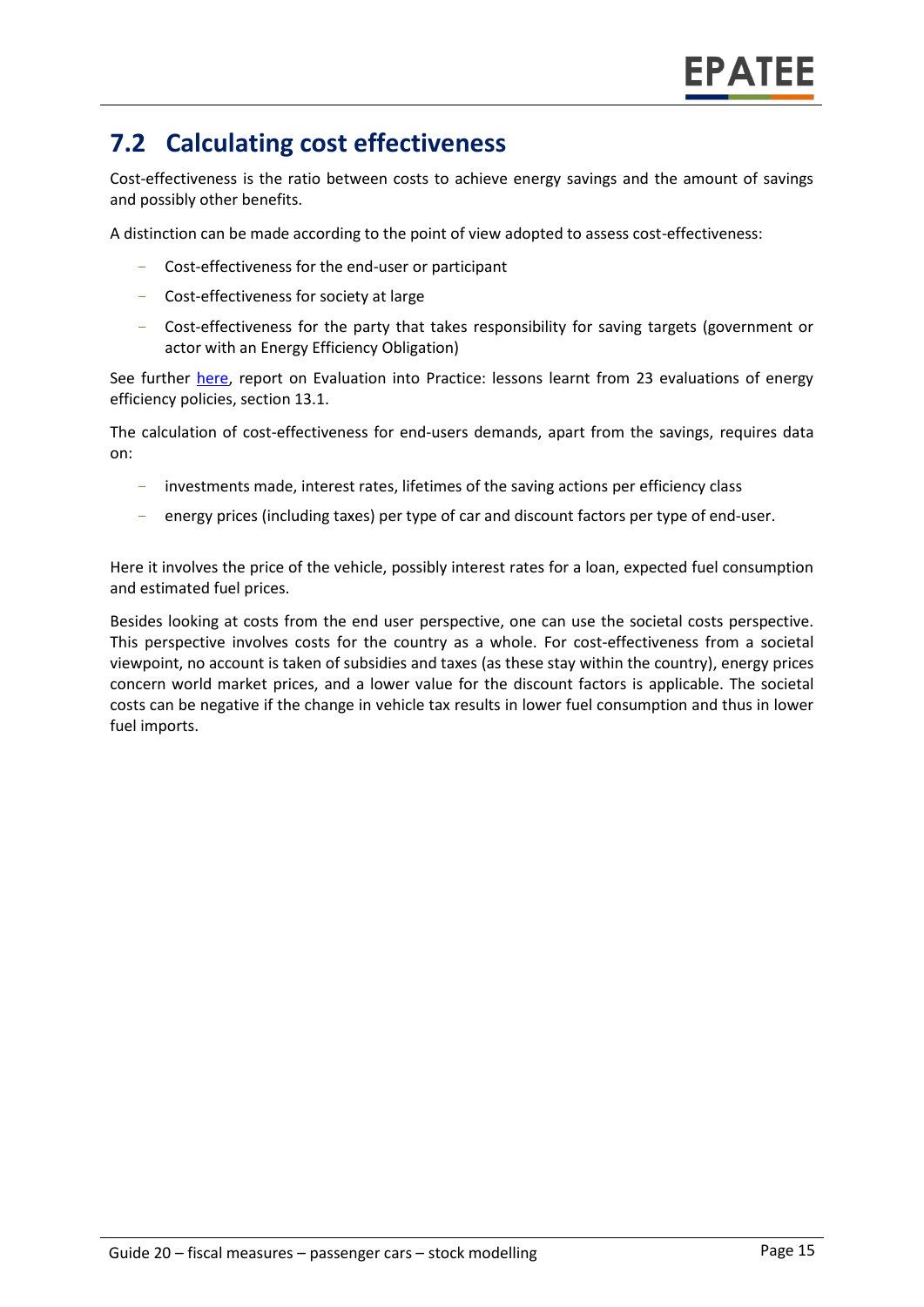# **7.3 Calculating other co-benefits**

Possible co-benefits from energy savings and  $CO<sub>2</sub>$  emission reduction concern:

- Extra employment
- Reduction of energy poverty
- Other emission reductions ( $NO<sub>x</sub>$ ,  $SO<sub>2</sub>$ , particulate matter, etc.). Emission factors specific to the road transport are available in the HBEFA database (Handbook of Emission Factors for Road Transport): [http://www.hbefa.net](http://www.hbefa.net/)
- Reduced dependency on (insecure) energy import

The co-benefit regarded as most relevant and/or feasible to calculate in conjunction to this specific guide is shown in the table below.

The methods to use for calculation of the co-benefits are detailed at the given web links.

| <b>Type of co-benefits</b>                 | Why it can be relevant (and<br>for whom)           | References where more details can be<br>found                                                                       |
|--------------------------------------------|----------------------------------------------------|---------------------------------------------------------------------------------------------------------------------|
| Lower emissions of<br>polluting substances | Polluting substances are<br>detrimental for health | http://www.odyssee-mure.eu/data-<br>tools/multiple-benefits-energy-<br>efficiency.html<br>https://combi-project.eu/ |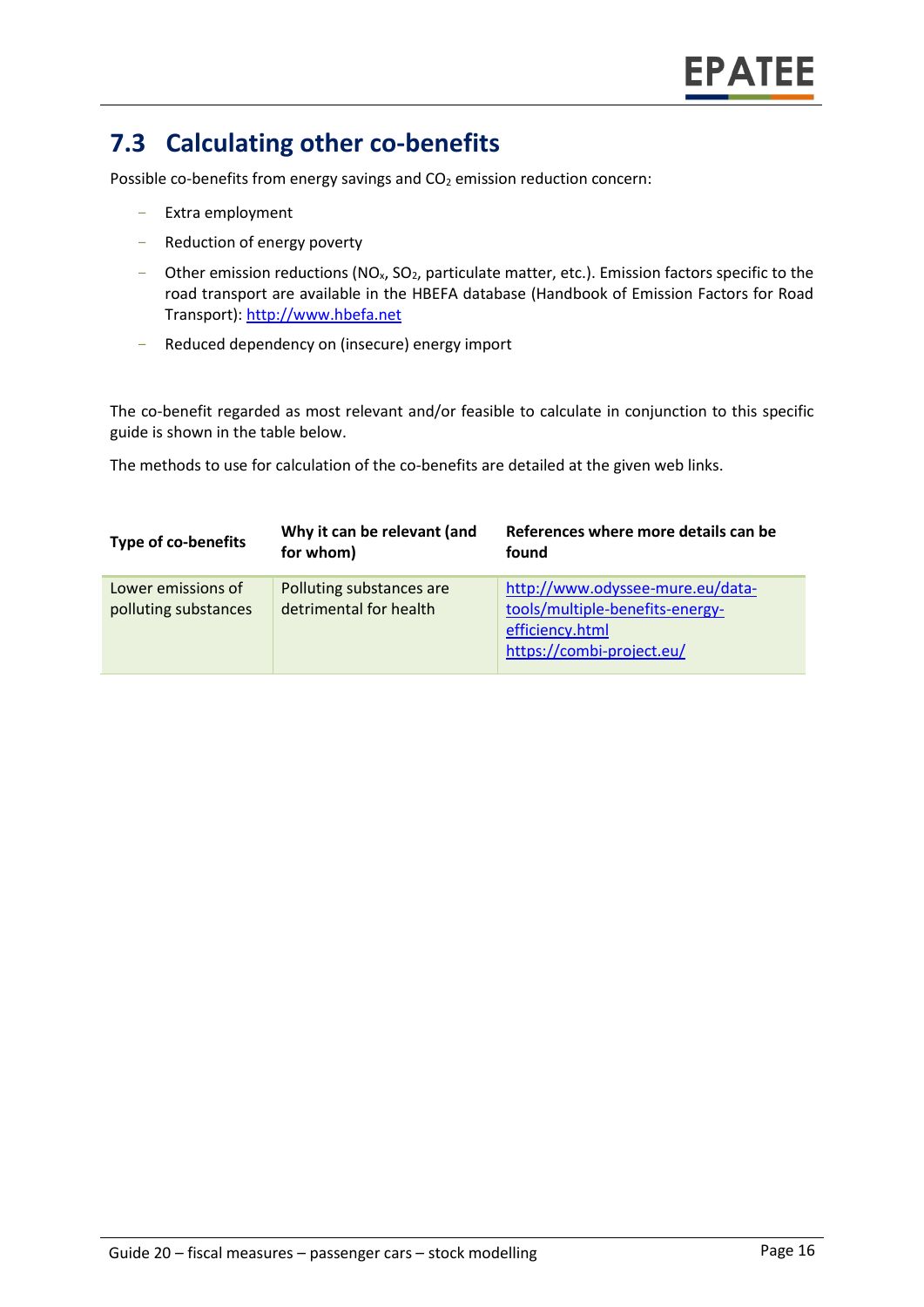# **8 | CONCRETE EXAMPLES**

In the example case of 'greening' the purchase tax of passenger cars in the Netherlands, the effect of three policy measures was studied. The first was a bonus/malus system based on vehicle energy labels, the second a 'guzzle tax' for very inefficient cars, and the third was changing the vehicle purchase tax by relating it to vehicle  $CO<sub>2</sub>$  emissions instead of to the catalogue prices of cars. The greening of the purchase tax appeared to be effective: new private cars sold between 2010 and 2012 had a 4 to 5% lower  $CO<sub>2</sub>$  emission than without the policy. Private buyers appear to respond quite strongly to the purchase price of a car, and less so to road tax an fuel prices, which means that changing the purchase tax is an effective policy for influencing car choice. A factor that helped the policy to succeed was that a wider range of efficient cars came to the market around the same time. The 4 to 5% reduction in  $CO<sub>2</sub>$  emissions was based on test results. In practice, the emissions were only 2.5 to 3% lower.

See the [case study](https://www.epatee-toolbox.eu/wp-content/uploads/2018/10/epatee_case_study_netherlands_purchase_tax_for_passenger_cars_ok.pdf) on "Greening of the purchase tax for passenger cars" in the reference section for further reading.

The case study "[Voluntary agreement for freight companies](https://epatee.eu/system/tdf/epatee_case_study_france_co2_targets_programme_ok_0.pdf?file=1&type=node&id=71)" gives a concrete example on the evaluation of GHG and pollutants emissions in the transport sector in compliancy with European standard EN 16258.

Seethe case study on ["Voluntary agreement for freight companies"](https://epatee.eu/system/tdf/epatee_case_study_france_co2_targets_programme_ok_0.pdf?file=1&type=node&id=71) .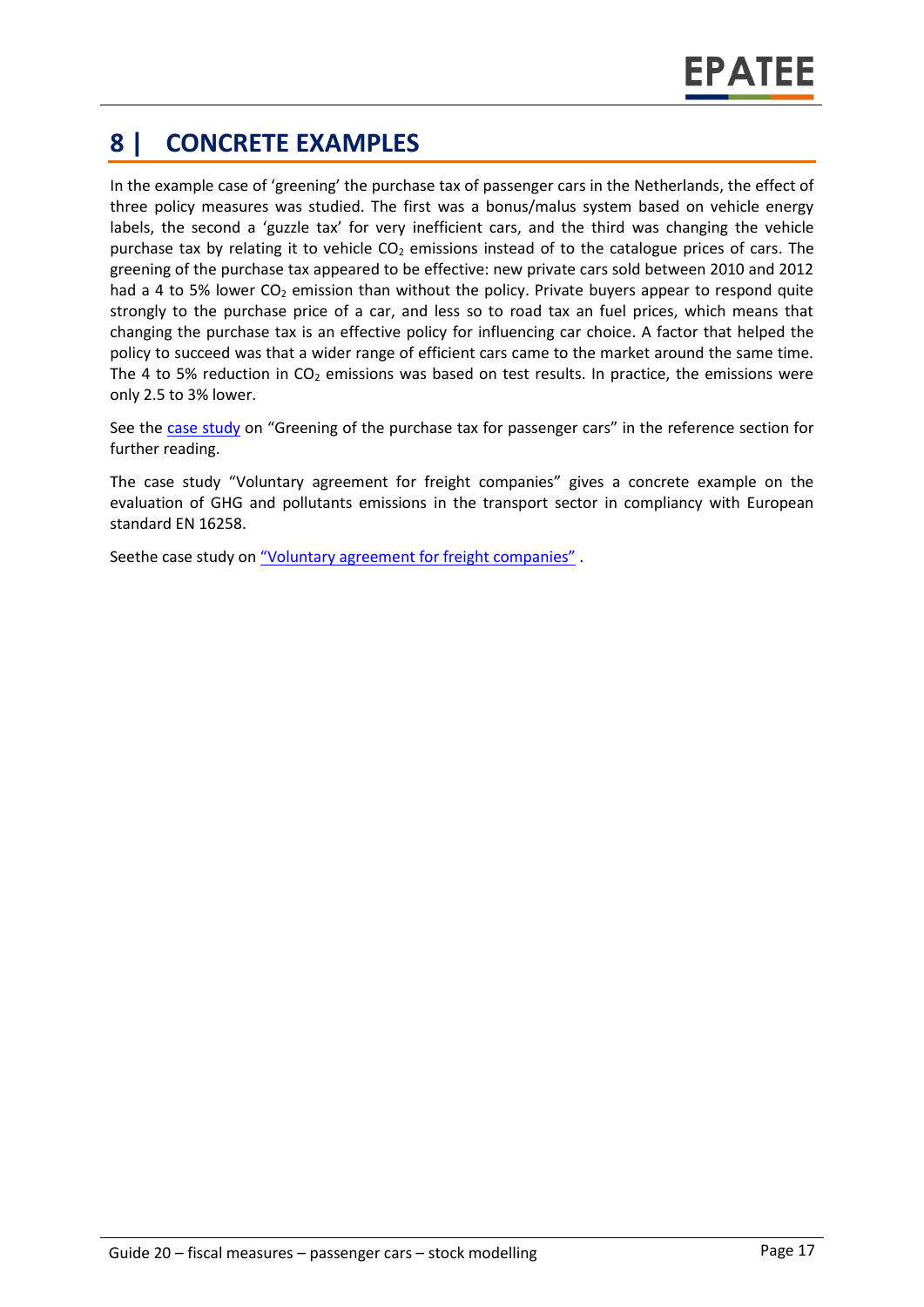### **9 | FURTHER READING**

#### **About stock modelling**

• Energy efficiency in the German residential sector – A bottom-up building stock model based analysis in the context of energy-political target. McKenna et al, Building and Environment journal, January 2013

#### **About fiscal measures**

• Evaluation of Fiscal Measures in the National Policies and Methodologies to Implement Article 7 of the Energy Efficiency Directive, Final report, Europe-Economics, October 2016

#### **Relevant case studies**

• Vergroening van de aanschafbelasting voor personenauto's - Effecten op de verkoop van zuinige auto's en de CO2-uitstoot ('Greening' of the purchase tax for passenger cars – effects on sales of efficient cars and the CO2 emissions (in Dutch only) [https://www.epatee-toolbox.eu/wp](https://www.epatee-toolbox.eu/wp-content/uploads/2018/10/epatee_case_study_netherlands_purchase_tax_for_passenger_cars_ok.pdf)content/uploads/2018/10/epatee\_case\_study\_netherlands\_purchase\_tax\_for\_passenger\_cars [ok.pdf](https://www.epatee-toolbox.eu/wp-content/uploads/2018/10/epatee_case_study_netherlands_purchase_tax_for_passenger_cars_ok.pdf)